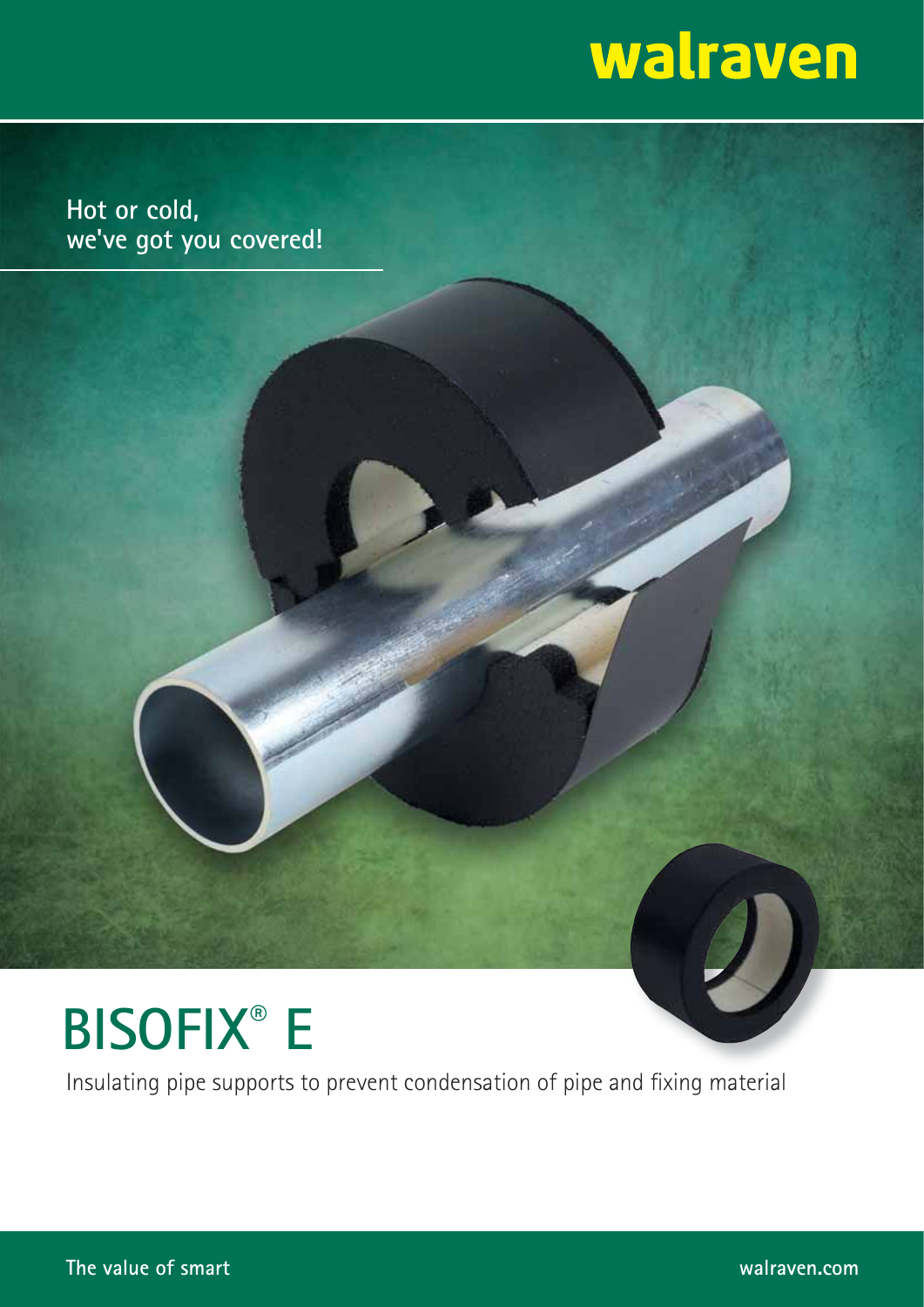

### **Inspired by smart solutions from the start**

Walraven is a globally active company in the installation industry, founded in 1942. We have always been dedicated to make the work of our customers easier and more effective. With simple and smart solutions, comprehensive services and excellent support. **Walraven. The value of smart**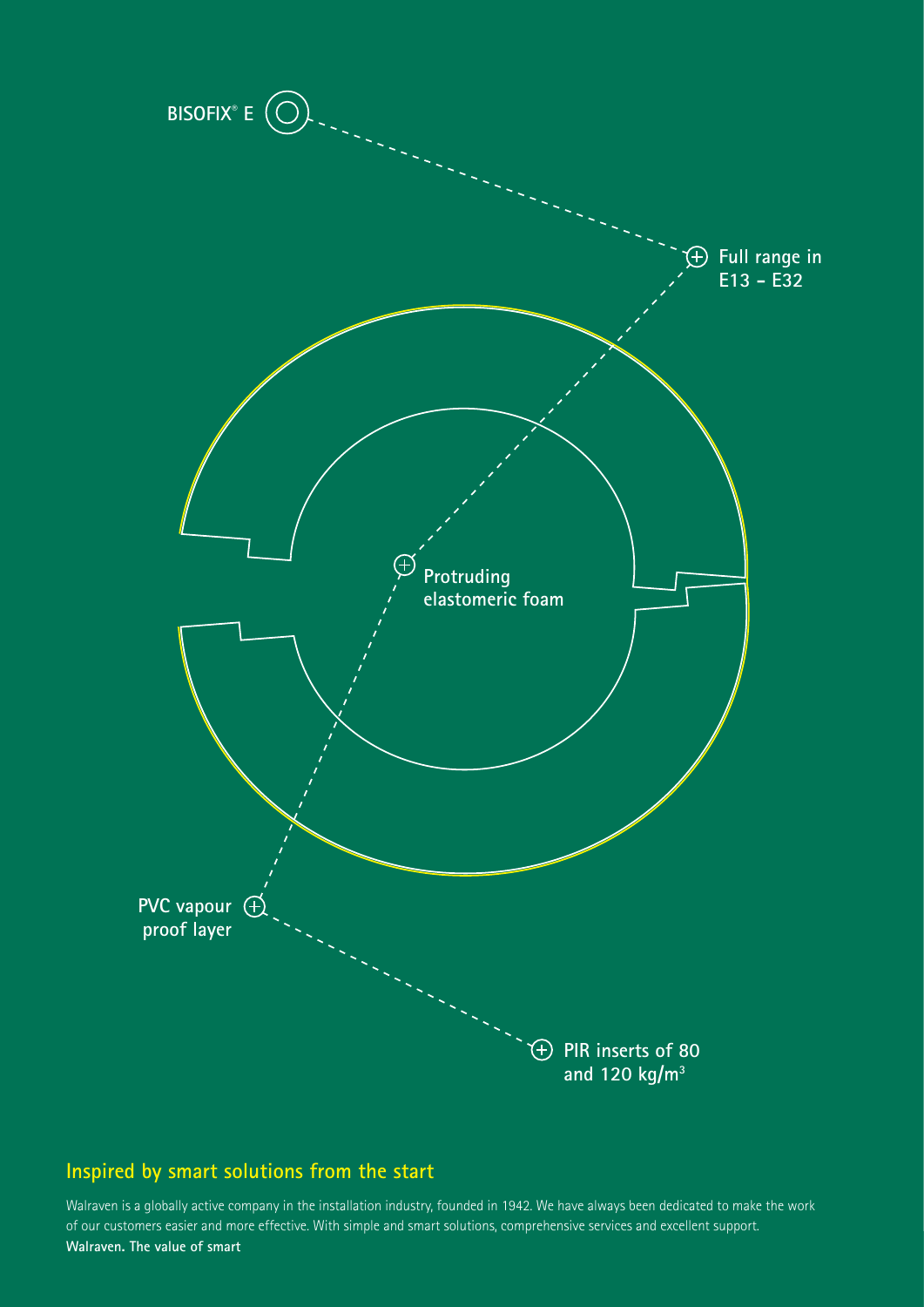**For insulated pipes 8.0 - 168.3mm**



#### **Product information**

Walraven BISOFIX® E insulating pipe supports with PIR core have a PVC vapour barrier. Insulating pipe supports remove the thermal bridge at each fixing point, solve energy losses, prevent condensation thus preventing corrosion and thereby extending the lifespan of the fixing material. A self-adhesive tape ensures an easy, yet effective sealed vapour proof barrier. The load bearing capacity and required insulation values are reached by selecting the right PIR rigid insulation foam shells and covering those with elastomeric foam layers for easy adhesion to the insulation foams.

#### **Product details**

| Part No.   | $D$ (mm)        | L            | $H$ (mm) | $s$ (mm) | Fa,Z(N) | Pack 1 |
|------------|-----------------|--------------|----------|----------|---------|--------|
| 1130000008 | 8.0             | 50mm         | 34.6     | 13.3     | 100     | 25     |
| 1130000010 | 10.2            | 50mm         | 36.8     | 13.3     | 100     | 25     |
| 1130000012 | 12.0            | 50mm         | 38.6     | 13.3     | 100     | 25     |
| 1130000015 | 15.0            | 50mm         | 41.6     | 13.3     | 100     | 25     |
| 1130000018 | $17.2 - 18.0$   | 50mm         | 44.6     | 13.3     | 100     | 25     |
| 1130000022 | $21.3 - 22.0$   | 50mm         | 48.6     | 13.3     | 100     | 25     |
| 1130000028 | $26.9 - 28.0$   | 50mm         | 55.0     | 13.3     | 100     | 25     |
| 1130000035 | $33.7 - 35.0$   | 50mm         | 61.6     | 13.3     | 100     | 25     |
| 1130000042 | 42.4            | 50mm         | 69.0     | 13.3     | 150     | 25     |
| 1130000048 | 48.3            | 50mm         | 74.9     | 13.3     | 225     | 25     |
| 1130000054 | 54.0            | 50mm         | 80.6     | 13.3     | 225     | 25     |
| 1130000057 | 57.0            | 50mm         | 83.6     | 13.3     | 350     | 25     |
| 1130000060 | 60.3            | 50mm         | 88.1     | 13.9     | 350     | 25     |
| 1130000064 | 64.0            | 50mm         | 100.0    | 18.0     | 350     | 25     |
| 1130000070 | 70.0            | 50mm         | 102.6    | 16.3     | 425     | 25     |
| 1130000076 | 76.1            | 50mm         | 108.7    | 16.3     | 575     | 25     |
| 1130000089 | 88.9            | 50mm         | 124.7    | 17.9     | 875     | 25     |
| 1130000102 | 101.6           | 50mm         | 134.2    | 16.3     | 1,000   | 25     |
| 1130000108 | 108.0           | 50mm         | 140.6    | 16.3     | 1,075   | 25     |
| 1130000114 | 114.3           | 50mm         | 152.1    | 18.9     | 1,250   | 25     |
| 1130000133 | 133.0           | 100mm        | 165.6    | 16.3     | 1,475   | 25     |
| 1130000140 | 139.7           | <b>100mm</b> | 176.1    | 18.2     | 1,700   | 5      |
| 1130000160 | $159.0 - 160.0$ | 100mm        | 192.6    | 16.3     | 1,950   | 5      |
| 1130000168 | 168.3           | <b>100mm</b> | 200.9    | 16.3     | 2,125   | 5      |

#### **Features**

- Vapour proof glueable with pipe insulation
- Does not contain CFCs, HCFCs, formaldehyde or cadmium
- $\blacksquare$  PIR density <80mm = 80kg/m<sup>3</sup>
- $\blacksquare$  PIR density >80mm = 120kg/m<sup>3</sup>
- **PIR density 80kg/m<sup>3</sup> = >**  $\lambda$  $= 0.024 - 0.026$  (W/m\*K)
- **PIR density 120kg/m<sup>3</sup> = >**  $\lambda$  $= 0.030 - 0.032$  (W/m<sup>\*</sup>K)
- Working temperature from -45°C up to +105°C
- Fire rating: class B2





Although the E13 engineered wall thickness is more commonly used with smaller dimension pipes , the range is available up to 168.3mm. The thickness of the insulation is sufficient to prevent condensation.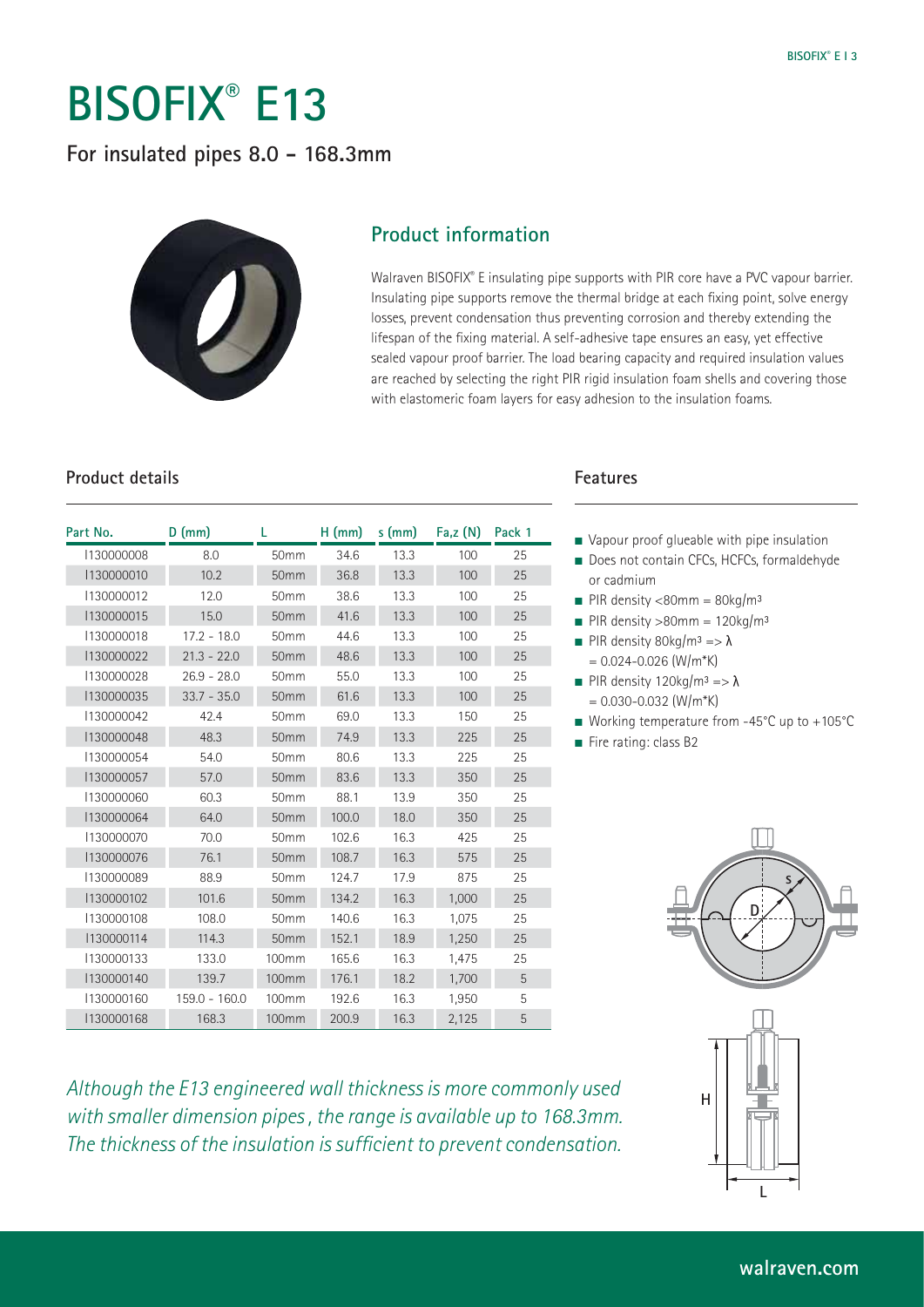### **For insulated pipes 12.0 – 219.1mm**



#### **Product information**

With the E19 engineered wall thickness being the most widely used elastomeric foam insulation, the Walraven range of E19 pipe supports is available up to 219.1mm. The specifications of the insulation are compliant with the common insulation standards on thickness, density and vapour transmission. ISO 18096, ISO 18098, ISO 12628 and ISO 12629 describe these typical insulation demands.

#### **Product details**

| Part No.   | $D$ (mm)      |       | $H$ (mm) | $s$ (mm) | Fa, z(N) | Pack 1 |
|------------|---------------|-------|----------|----------|----------|--------|
| 1190000012 | 12.0          | 50mm  | 50.6     | 19.3     | 100      | 25     |
| 1190000015 | 15.0          | 50mm  | 54.0     | 19.5     | 100      | 25     |
| 1190000018 | $17.2 - 18.0$ | 50mm  | 56.6     | 19.3     | 100      | 25     |
| 1190000022 | $21.3 - 22.0$ | 50mm  | 60.6     | 19.3     | 100      | 25     |
| 1190000028 | $26.9 - 28.0$ | 50mm  | 66.6     | 19.3     | 100      | 25     |
| 1190000035 | $33.7 - 35.0$ | 50mm  | 74.8     | 19.9     | 100      | 25     |
| 1190000042 | 42.4          | 50mm  | 81.0     | 19.3     | 150      | 25     |
| 1190000048 | 48.3          | 50mm  | 88.1     | 19.9     | 225      | 25     |
| 1190000054 | 54.0          | 50mm  | 100.0    | 23.0     | 225      | 25     |
| 1190000057 | 57.0          | 50mm  | 103.0    | 23.0     | 225      | 25     |
| 1190000060 | 60.3          | 50mm  | 100.1    | 19.9     | 350      | 25     |
| 1190000064 | 64.0          | 50mm  | 114.6    | 25.3     | 350      | 25     |
| 1190000070 | 70.0          | 50mm  | 124.6    | 27.3     | 425      | 25     |
| 1190000076 | 76.1          | 50mm  | 126.7    | 25.3     | 575      | 25     |
| 1190000089 | 88.9          | 50mm  | 139.5    | 25.3     | 875      | 25     |
| 1190000102 | 101.6         | 50mm  | 152.2    | 25.3     | 1,000    | 25     |
| 1190000108 | 108.0         | 50mm  | 158.6    | 25.3     | 1,075    | 25     |
| 1190000114 | 114.3         | 50mm  | 164.9    | 25.3     | 1,250    | 25     |
| 1190000133 | 133.0         | 100mm | 192.0    | 29.5     | 1,475    | 5      |
| 1190000140 | 139.7         | 100mm | 192.1    | 26.2     | 1,700    | 5      |
| 1190000160 | 159.0 - 160.0 | 100mm | 210.6    | 25.3     | 1,950    | 5      |
| 1190000168 | 168.3         | 100mm | 218.9    | 25.3     | 2,125    | 5      |
| 1190000219 | 219.1         | 100mm | 269.7    | 25.3     | 3,525    | 3      |

Prevents corrosion

Extends lifespan

#### **Features**

- Vapour proof glueable with pipe insulation
- Does not contain CFCs, HCFCs, formaldehyde or cadmium
- $\blacksquare$  PIR density <80mm = 80kg/m<sup>3</sup>
- $\blacksquare$  PIR density >80mm = 120kg/m<sup>3</sup>
- **PIR density 80kg/m<sup>3</sup> = >**  $\lambda$  $= 0.024 - 0.026$  (W/m\*K)
- **PIR density 120kg/m<sup>3</sup> = >**  $\lambda$  $= 0.030 - 0.032$  (W/m\*K)
- Working temperature from -45°C up to +105°C
- Fire rating: class B2



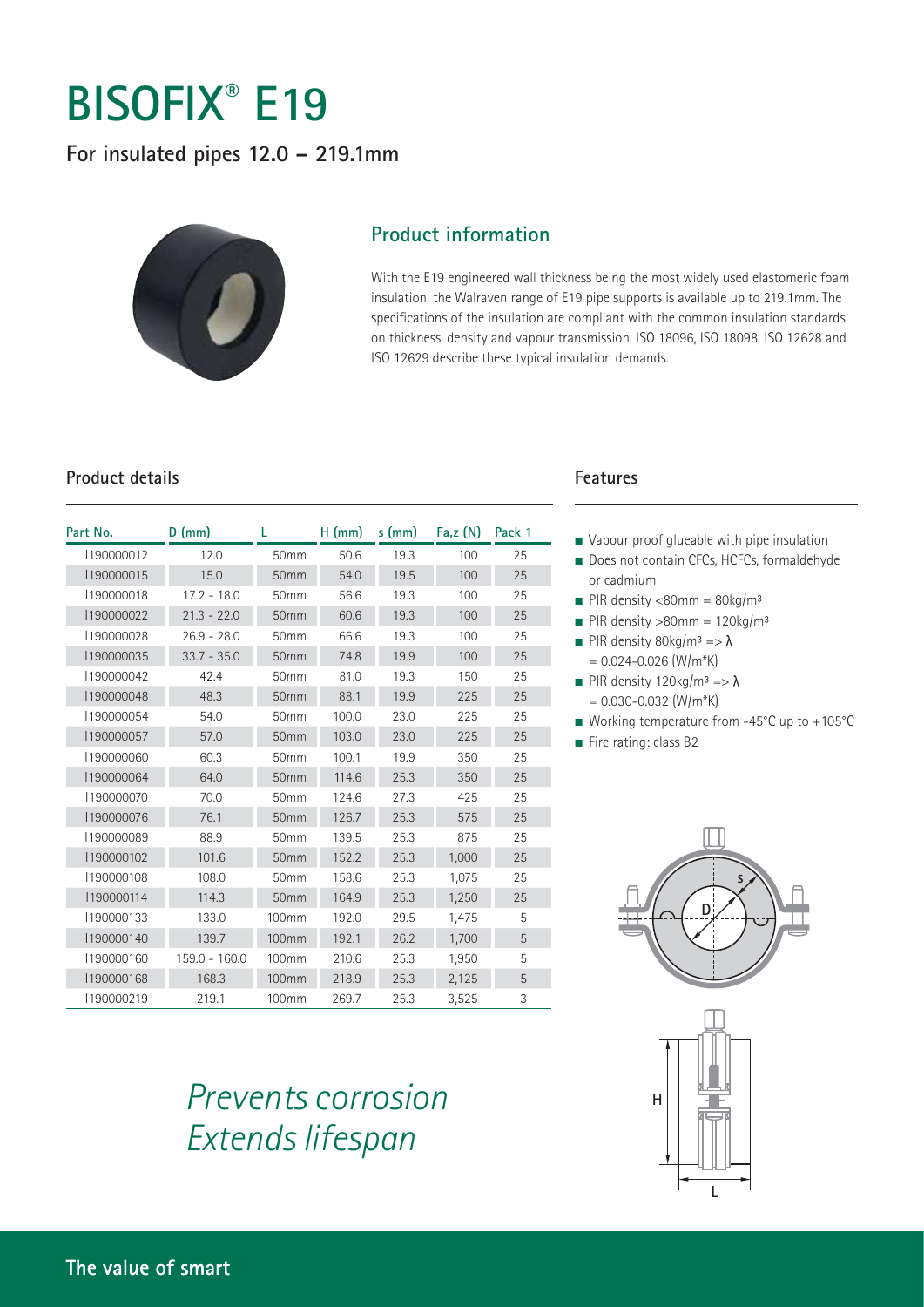### **For insulated pipes 12.0 – 219.1mm**



#### **Product information**

Insulating pipe supports with E25 engineered wall enable installation where higher thermal insulation is required. In these situations, the bigger spread of the medium temperature running through the pipes and the ambient temperature are key drivers for selecting the BISOFIX® E25 insulation. Thicker elastomeric foam layers are required, which is the quickest and sometimes only suitable solution. Pipe expansion may only be solved through the flexibility of the insulation material: the Flexible Elastomeric Foam (FEF). A wide range available to suit pipes up to 219.1mm.

#### **Product details**

| Part No.   | $D$ (mm)        | L     | $H$ (mm) | $s$ (mm) | Fa, z(N) | Pack 1 |
|------------|-----------------|-------|----------|----------|----------|--------|
| 1250000012 | 12.0            | 50mm  | 62.6     | 25.3     | 100      | 25     |
| 1250000015 | 15.0            | 50mm  | 66.0     | 25.5     | 100      | 25     |
| 1250000018 | $17.2 - 18.0$   | 50mm  | 68.6     | 25.3     | 100      | 25     |
| 1250000022 | $21.3 - 22.0$   | 50mm  | 75.4     | 26.7     | 100      | 25     |
| 1250000028 | $26.9 - 28.0$   | 50mm  | 78.6     | 25.3     | 100      | 25     |
| 1250000035 | $33.7 - 35.0$   | 50mm  | 88.0     | 26.5     | 100      | 25     |
| 1250000042 | 42.4            | 50mm  | 100.0    | 28.8     | 150      | 25     |
| 1250000048 | 48.3            | 50mm  | 100.1    | 25.9     | 225      | 25     |
| 1250000054 | 54.0            | 50mm  | 104.6    | 25.3     | 225      | 25     |
| 1250000057 | 57.0            | 50mm  | 107.6    | 25.3     | 225      | 25     |
| 1250000060 | 60.3            | 50mm  | 110.9    | 25.3     | 350      | 25     |
| 1250000064 | 64.0            | 50mm  | 128.6    | 32.3     | 350      | 25     |
| 1250000070 | 70.0            | 50mm  | 134.6    | 32.3     | 425      | 25     |
| 1250000076 | 76.1            | 50mm  | 140.7    | 32.3     | 575      | 25     |
| 1250000089 | 88.9            | 50mm  | 153.5    | 32.3     | 875      | 25     |
| 1250000102 | 101.6           | 50mm  | 166.2    | 32.3     | 1,000    | 25     |
| 1250000108 | 108.0           | 50mm  | 176.0    | 34.0     | 1,075    | 5      |
| 1250000114 | 114.3           | 50mm  | 178.9    | 32.3     | 1,250    | 5      |
| 1250000133 | 133.0           | 100mm | 197.6    | 32.3     | 1,475    | 5      |
| 1250000140 | 139.7           | 100mm | 205.1    | 32.7     | 1,700    | 5      |
| 1250000160 | $159.0 - 160.0$ | 100mm | 224.6    | 32.3     | 1,950    | 5      |
| 1250000168 | 168.3           | 100mm | 232.9    | 32.3     | 2,125    | 3      |
| 1250000219 | 219.1           | 100mm | 283.7    | 32.3     | 3,525    | 3      |



#### **Features**

- Vapour proof glueable with pipe insulation
- Does not contain CFCs, HCFCs, formaldehyde or cadmium
- $\blacksquare$  PIR density <80mm = 80kg/m<sup>3</sup>
- $\blacksquare$  PIR density >80mm = 120kg/m<sup>3</sup>
- **PIR density 80kg/m<sup>3</sup> = >**  $\lambda$  $= 0.024 - 0.026$  (W/m\*K)
- **PIR density 120kg/m<sup>3</sup> = >**  $\lambda$  $= 0.030 - 0.032$  (W/m<sup>\*</sup>K)
- Working temperature from -45°C up to +105°C
- Fire rating: class B2

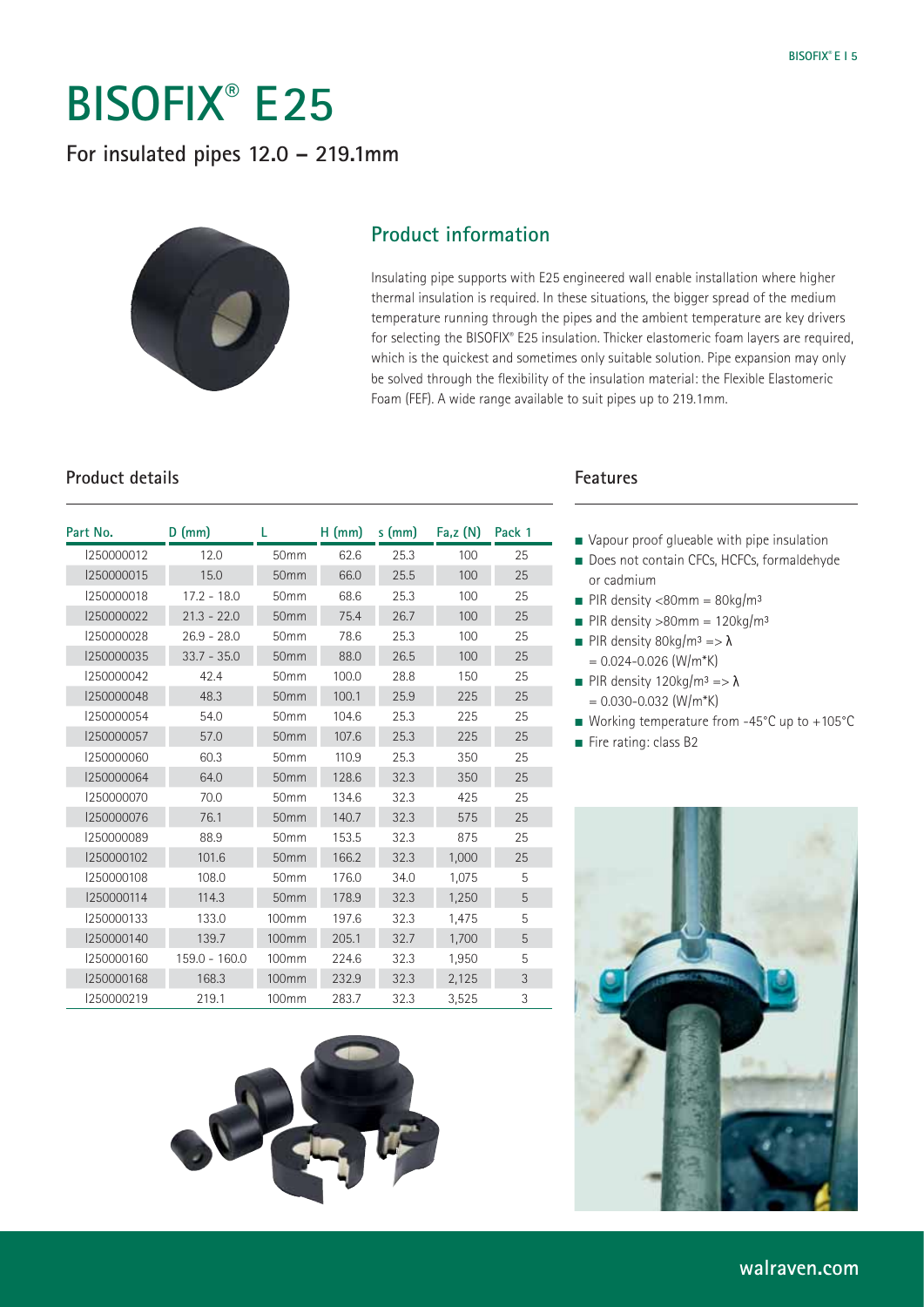**For insulated pipes 12.0 - 273.1mm**



### **Product information**

With the thickest engineered wall thickness, Walraven provides a full-scale insulating pipe supports solution. The E32 insulation material is suitable for applications with very strict noise requirements such as music and television studios, hotels and hospitals. No more doubts about structure borne noise if the installation is fixed with E32 insulating pipe supports.

#### **Product details**

| Part No.   | $D$ (mm)        |       | $H$ (mm) | $s$ (mm) | Fa, z(N) | Pack 1 |
|------------|-----------------|-------|----------|----------|----------|--------|
| 1320000012 | 12.0            | 50mm  | 76.6     | 32.3     | 100      | 25     |
| 1320000015 | 15.0            | 50mm  | 80.0     | 32.5     | 100      | 25     |
| 1320000018 | $17.2 - 18.0$   | 50mm  | 82.6     | 32.3     | 100      | 25     |
| 1320000022 | $21.3 - 22.0$   | 50mm  | 88.0     | 33.0     | 100      | 25     |
| 1320000028 | $26.9 - 28.0$   | 50mm  | 100.0    | 36.0     | 100      | 25     |
| 1320000035 | $33.7 - 35.0$   | 50mm  | 100.0    | 32.5     | 100      | 25     |
| 1320000042 | 42.4            | 50mm  | 108.0    | 32.8     | 150      | 25     |
| 1320000048 | 48.3            | 50mm  | 112.9    | 32.3     | 225      | 25     |
| 1320000054 | 54.0            | 50mm  | 124.6    | 35.3     | 225      | 25     |
| 1320000060 | 60.3            | 50mm  | 124.9    | 32.3     | 350      | 25     |
| 1320000064 | 64.0            | 50mm  | 152.0    | 44.0     | 350      | 15     |
| 1320000070 | 70.0            | 50mm  | 152.0    | 41.0     | 425      | 15     |
| 1320000076 | 76.1            | 50mm  | 156.7    | 40.3     | 575      | 15     |
| 1320000089 | 88.9            | 50mm  | 176.1    | 43.6     | 875      | 5      |
| 1320000102 | 101.6           | 50mm  | 192.0    | 45.2     | 1,000    | 5      |
| 1320000108 | 108.0           | 50mm  | 192.0    | 42.0     | 1,075    | 5      |
| 1320000114 | 114.3           | 50mm  | 194.9    | 40.3     | 1,250    | 5      |
| 1320000133 | 133.0           | 100mm | 218.4    | 42.7     | 1,475    | 5      |
| 1320000140 | 139.7           | 100mm | 220.3    | 40.3     | 1,700    | 5      |
| 1320000160 | $159.0 - 160.0$ | 100mm | 241.0    | 40.5     | 1,950    | 3      |
| 1320000168 | 168.3           | 100mm | 248.9    | 40.3     | 2,125    | 3      |
| 1320000219 | 219.1           | 100mm | 315.1    | 48.0     | 3,525    | 3      |
| 1320000273 | 273.1           | 100mm | 353.6    | 40.3     | 4,925    | 3      |

#### **Features**

- Vapour proof glueable with pipe insulation
- Does not contain CFCs, HCFCs, formaldehyde or cadmium
- $\blacksquare$  PIR density <80mm = 80kg/m<sup>3</sup>
- $\blacksquare$  PIR density >80mm = 120kg/m<sup>3</sup>
- **PIR density 80kg/m<sup>3</sup> = >**  $\lambda$  $= 0.024 - 0.026$  (W/m\*K)
- **PIR density 120kg/m<sup>3</sup> = >**  $\lambda$  $= 0.030 - 0.032$  (W/m<sup>\*</sup>K)
- Working temperature from -45°C up to +105°C
- Fire rating: class B2







#### **The right installation method delivers the best performance**

Always make sure that you position the insulating pipe supports in the correct position.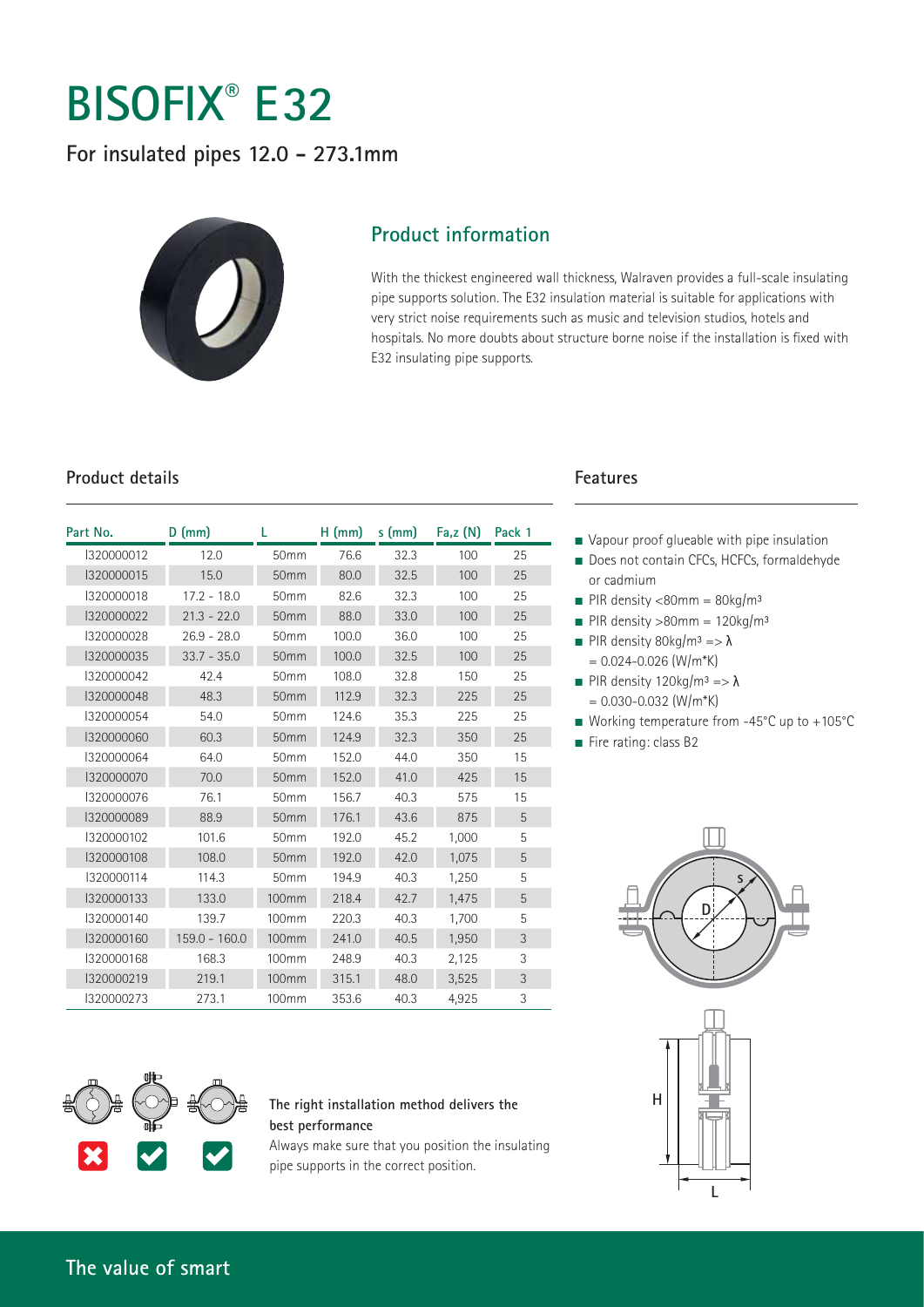## **BISOFIX® E in combination with Bifix®** G2

Walraven Bifix® G2 clamps are available both lined and unlined so that the total installation can be fitted with **the same type of clamp. Even more convenient: there is no reason to doubt whether this is the right choice of fi xing, as the clamps are suitable for both indoor and outdoor applications, for corrosive environments C1 - C4 (ISO 12944-2) due to the BIS UltraProtect® 1000 surface protection.**

**The quick closing mechanism makes the job easier and faster, suspending the pipe system in a closed yet untightened clamp in order to position it before completely tightening the screws.**

**walraven.com/int/insulating-pipe-supports**

**walraven.com**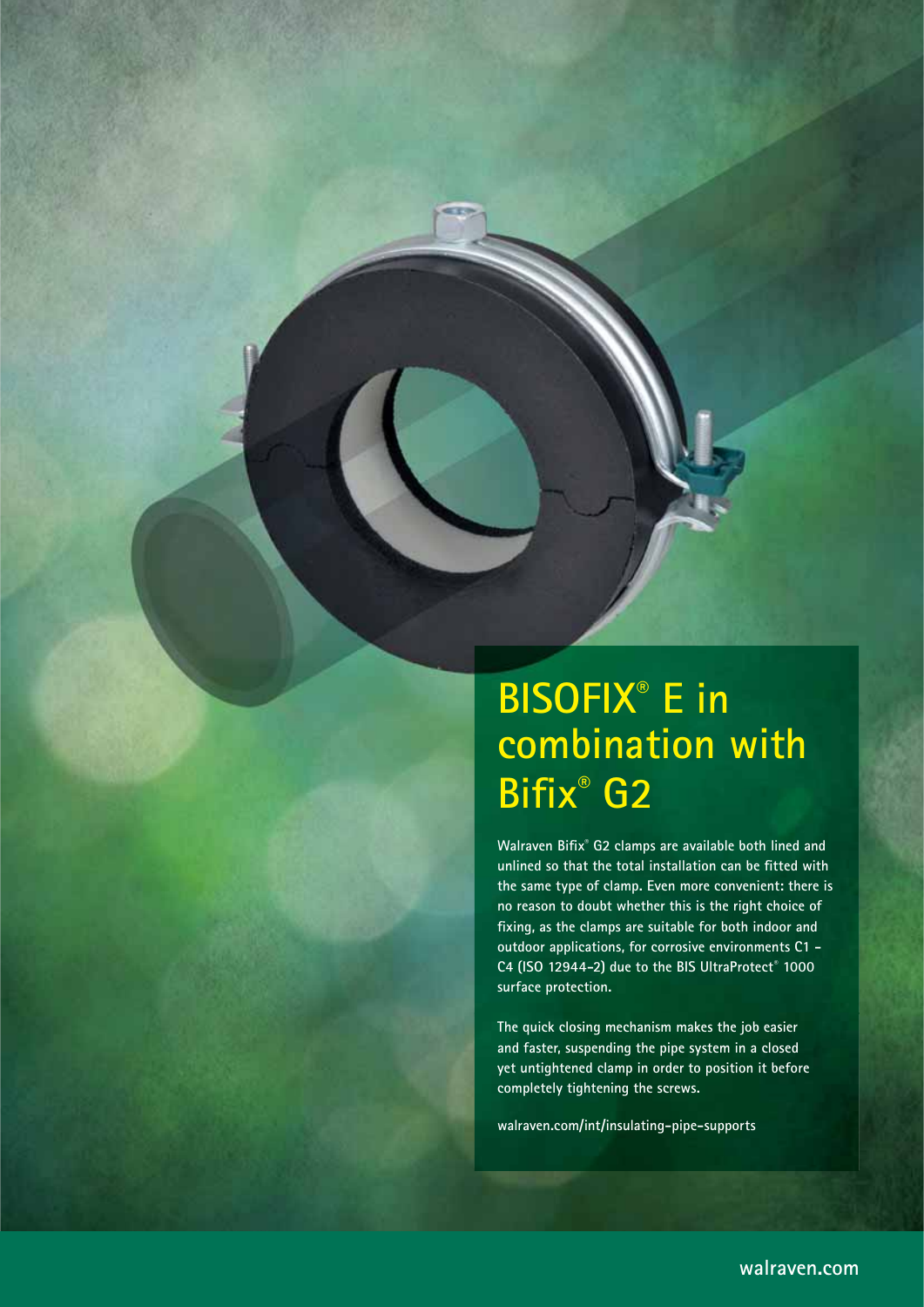# **BISOFIX® E Selection Chart**

**This chart is designed to help you select the right clamp and insulation block combination.**

| Pipe diameter (mm) | <b>Product Type</b> | <b>BISOFIX® E13</b> | <b>BISOFIX®E19</b> | <b>BISOFIX®E25</b> | <b>BISOFIX® E32</b> |
|--------------------|---------------------|---------------------|--------------------|--------------------|---------------------|
| 8.0                | <b>BISOFIX®</b> E   | 1130000008          |                    |                    |                     |
|                    | 2S Clamp            | 33035037            |                    |                    |                     |
|                    | Bifix® G2 Clamp     | 3008039             |                    |                    |                     |
|                    | BIS HD 500 Clamp    | 33038036            |                    |                    |                     |
|                    | <b>BISOFIX®</b> E   | 1130000010          |                    |                    |                     |
|                    | 2S Clamp            | 33035037            |                    |                    |                     |
| 10.0               | Bifix® G2 Clamp     | 3008039             |                    |                    |                     |
|                    | BIS HD 500 Clamp    | 33038036            |                    |                    |                     |
| 12.0               | <b>BISOFIX®</b> E   | 1130000012          | 1190000012         | 1250000012         | 1320000012          |
|                    | 2S Clamp            | 33035046            | 33035052           | 33035067           | 33035081            |
|                    | Bifix® G2 Clamp     | 3008039             | 3008052            | 3008064            | 3008079             |
|                    | BIS HD 500 Clamp    | 33038036            | 33038052           | 33038065           | 33048085            |
|                    | <b>BISOFIX®</b> E   | 1130000015          | 1190000015         | I250000015         | 1320000015          |
| 15.0               | 2S Clamp            | 33035046            | 33035061           | 33035067           | 33035081            |
|                    | Bifix® G2 Clamp     | 3008045             | 3008058            | 3008070            | 3008083             |
|                    | BIS HD 500 Clamp    | 33038042            | 33038058           | 33038071           | 33048085            |
|                    | <b>BISOFIX®</b> E   | 1130000018          | 1190000018         | 1250000018         | 1320000018          |
| $17.2 - 18.0$      | 2S Clamp            | 33035046            | 33035061           | 33035074           | 33035087            |
|                    | Bifix® G2 Clamp     | 3008045             | 3008058            | 3008070            | 3008083             |
|                    | BIS HD 500 Clamp    | 33038045            | 33038058           | 33038071           | 33048085            |
| $21.3 - 22.0$      | <b>BISOFIX®</b> E   | 1130000022          | 1190000022         | 1250000022         | 1320000022          |
|                    | 2S Clamp            | 33035052            | 33035061           | 33035081           | 33035095            |
|                    | Bifix® G2 Clamp     | 3008052             | 3008064            | 3008079            | 3008091             |
|                    | BIS HD 500 Clamp    | 33038052            | 33038065           | 33048078           | 33048092            |
|                    | <b>BISOFIX®</b> E   | 1130000028          | 1190000028         | 1250000028         | 1320000028          |
| $26.9 - 28.0$      | 2S Clamp            | 33035061            | 33035067           | 33035081           | 33035103            |
|                    | Bifix® G2 Clamp     | 3008058             | 3008070            | 3008079            | 3008105             |
|                    | BIS HD 500 Clamp    | 33038058            | 33038071           | 33048085           | 33048106            |
|                    | <b>BISOFIX®</b> E   | 1130000035          | 1190000035         | 1250000035         | I320000035          |
| $33.7 - 35.0$      | 2S Clamp            | 33035067            | 33035081           | 33035095           | 33035103            |
|                    | Bifix® G2 Clamp     | 3008064             | 3008079            | 3008091            | 3008105             |
|                    | BIS HD 500 Clamp    | 33038065            | 33048078           | 33048092           | 33048106            |
|                    | <b>BISOFIX®</b> E   | 1130000042          | 1190000042         | 1250000042         | 1320000042          |
| 42.4               | 2S Clamp            | 33035074            | 33035081           | 33035103           | 33035112            |
|                    | Bifix® G2 Clamp     | 3008070             | 3008083            | 3008105            | 3008115             |
|                    | BIS HD 500 Clamp    | 33038071            | 33048085           | 33048106           | 33048116            |
|                    | <b>BISOFIX®</b> E   | 1130000048          | 1190000048         | 1250000048         | 1320000048          |
| 48.3               | 2S Clamp            | 33035081            | 33035095           | 33035103           | 33035118            |
|                    | Bifix® G2 Clamp     | 3008079             | 3008091            | 3008105            | 3008115             |
|                    | BIS HD 500 Clamp    | 33048078            | 33048092           | 33048106           | 33048116            |
| 54.0               | <b>BISOFIX®</b> E   | 1130000054          | 1190000054         | 1250000054         | 1320000054          |
|                    | 2S Clamp            | 33035087            | 33035103           | 33035112           | 33035127            |
|                    | Bifix® G2 Clamp     | 3008083             | 3008105            | 3008105            | 3008130             |
|                    | BIS HD 500 Clamp    | 33048085            | 33048106           | 33048106           | 33048133            |
| 57.0               | <b>BISOFIX®</b> E   | 1130000057          | 1190000057         | 1250000057         |                     |
|                    | 2S Clamp            | 33035087            | 33035103           | 33035112           |                     |
|                    | Bifix® G2 Clamp     | 3008083             | 3008105            | 3008115            |                     |
|                    | BIS HD 500 Clamp    | 33048085            | 33048106           | 33048116           |                     |
| 60.0               | <b>BISOFIX®</b> E   | 1130000060          | 1190000060         | 1250000060         | 1320000060          |
|                    | 2S Clamp            | 33035095            | 33035103           | 33035112           | 33035127            |
|                    | Bifix® G2 Clamp     | 3008091             | 3008105            | 3008115            | 3008130             |
|                    | BIS HD 500 Clamp    | 33048092            | 33048106           | 33048116           | 33048133            |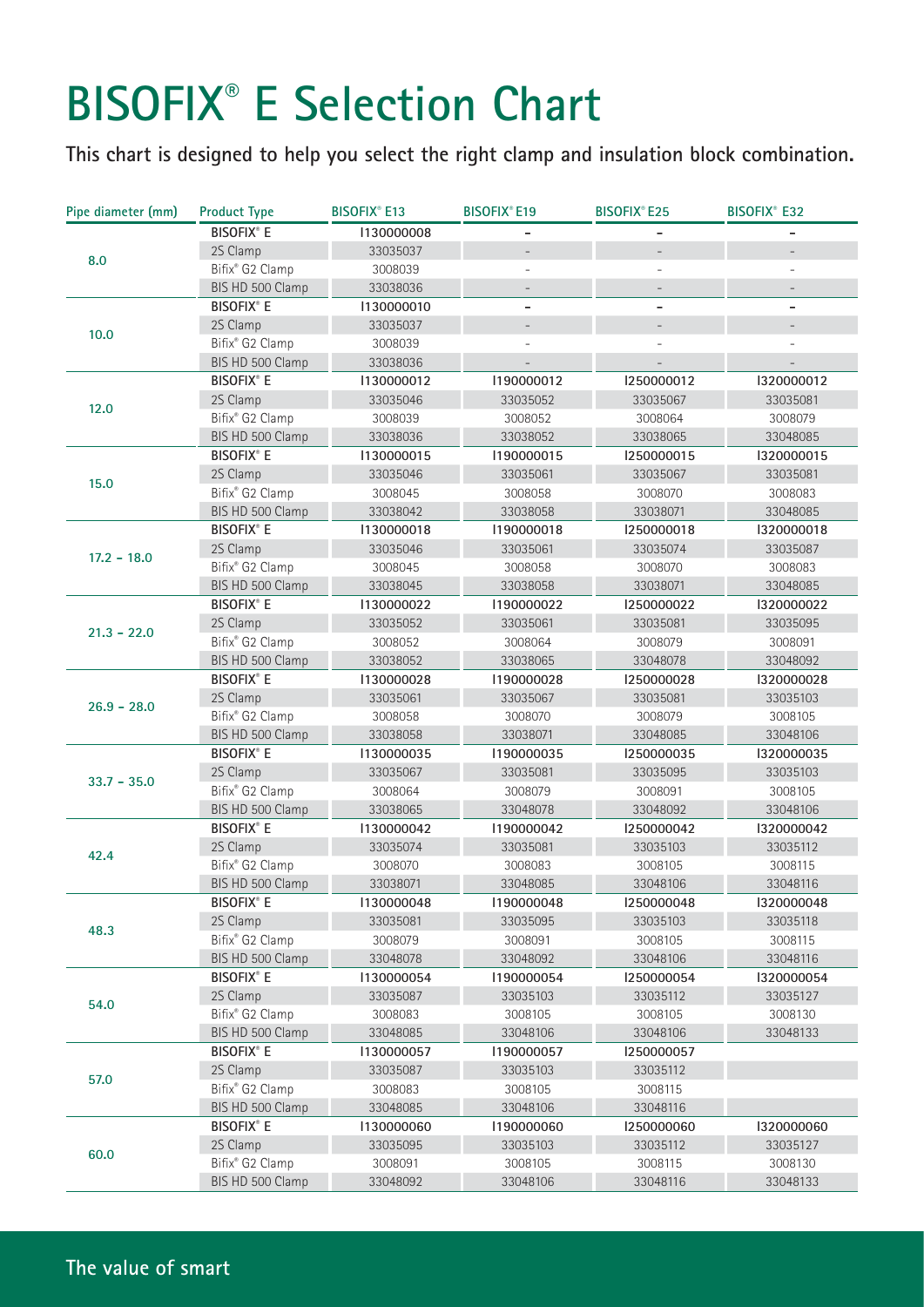|                    | <b>BISOFIX® E</b>                     | 2S Clamp            |                          | Bifix <sup>®</sup> G2 Clamp | <b>BIS HD 500 Clamp</b>  |  |
|--------------------|---------------------------------------|---------------------|--------------------------|-----------------------------|--------------------------|--|
|                    |                                       |                     |                          |                             |                          |  |
| Pipe diameter (mm) | <b>Product Type</b>                   | <b>BISOFIX® E13</b> | <b>BISOFIX®E19</b>       | <b>BISOFIX® E25</b>         | <b>BISOFIX® E32</b>      |  |
|                    | <b>BISOFIX®</b> E                     | 1130000064          | 1190000064               | 1250000064                  | 1320000064               |  |
|                    | 2S Clamp                              | 33035103            | 33035118                 | 33035137                    | 33035153                 |  |
| 64.0               | Bifix® G2 Clamp                       | 3008105             | 3008115                  | 3008130                     | 3008160                  |  |
|                    | BIS HD 500 Clamp                      | 33048106            | 33048116                 | 33048133                    | 33048154                 |  |
|                    | <b>BISOFIX®</b> E                     | 1130000070          | 1190000070               | 1250000070                  | 1320000070               |  |
|                    | 2S Clamp                              | 33035103            | 33035127                 | 33035137                    | 33035153                 |  |
| 70.0               | Bifix® G2 Clamp                       | 3008105             | 3008130                  | 3008140                     | 3008160                  |  |
|                    | BIS HD 500 Clamp                      | 33048106            | 33048133                 | 33048140                    | 33048154                 |  |
|                    | <b>BISOFIX®</b> E                     | 1130000076          | 1190000076               | 1250000076                  | 1320000076               |  |
|                    | 2S Clamp                              | 33035112            | 33035127                 | 33035144                    | 33035162                 |  |
| 76.0               | Bifix® G2 Clamp                       | 3008115             | 3008130                  | 3008140                     | 3008160                  |  |
|                    | BIS HD 500 Clamp                      | 33048116            | 33048133                 | 33048140                    | 33048154                 |  |
|                    | <b>BISOFIX®</b> E                     | 1130000089          | 1190000089               | 1250000089                  | 1320000089               |  |
|                    | 2S Clamp                              | 33035127            | 33035144                 | 33035153                    | 33035183                 |  |
| 89.0               | Bifix® G2 Clamp                       | 3008130             | 3008140                  | 3008160                     | 3008180                  |  |
|                    | BIS HD 500 Clamp                      | 33048133            | 33048140                 | 33048154                    | 33048183                 |  |
|                    | <b>BISOFIX®</b> E                     | 1130000102          | 1190000102               | 1250000102                  | 1320000102               |  |
|                    | 2S Clamp                              | 33035137            | 33035153                 | 33035172                    | 33035194                 |  |
| 102.0              | Bifix® G2 Clamp                       | 3008140             | 3008160                  | 3008169                     | 3008200                  |  |
|                    | BIS HD 500 Clamp                      | 33048140            | 33048154                 | 33048169                    | 33048202                 |  |
|                    | <b>BISOFIX®</b> E                     | 1130000108          | 1190000108               | 1250000108                  | 1320000108               |  |
|                    | 2S Clamp                              | 33035144            | 33035162                 | 33035183                    | 33035194                 |  |
| 108.0              | Bifix® G2 Clamp                       | 3008140             | 3008160                  | 3008180                     | 3008200                  |  |
|                    | BIS HD 500 Clamp                      | 33048140            | 33048169                 | 33048183                    | 33048202                 |  |
|                    | <b>BISOFIX®</b> E                     | 1130000114          | 1190000114               | 1250000114                  | 1320000114               |  |
|                    | 2S Clamp                              | 33035153            | 33035172                 | 33035183                    | 33035205                 |  |
| 114.0              | Bifix® G2 Clamp                       | 3008160             | 3008169                  | 3008180                     | 3008200                  |  |
|                    | BIS HD 500 Clamp                      | 33048154            | 33048169                 | 33048183                    | 33048202                 |  |
|                    | <b>BISOFIX®</b> E                     | 1130000133          | 1190000133               | 1250000133                  | 1320000133               |  |
|                    | 2S Clamp                              | 33035172            | 33035194                 | 33035205                    | 33035225                 |  |
| 133.0              | Bifix® G2 Clamp                       | 3008169             | 3008200                  | 3008200                     | 3008225                  |  |
|                    | BIS HD 500 Clamp                      | 33048169            | 33048202                 | 33048202                    | 33048227                 |  |
|                    | <b>BISOFIX®</b> E                     | 1130000140          | 1190000140               | 1250000140                  | 1320000140               |  |
|                    | 2S Clamp                              | 33035183            | 33035194                 | 33035205                    | 33035225                 |  |
| 140.0              | Bifix® G2 Clamp                       | 3008180             | 3008200                  | 3008210                     | 3008225                  |  |
|                    | BIS HD 500 Clamp                      | 33048183            | 33048202                 | 33048202                    | 33048227                 |  |
|                    | <b>BISOFIX®</b> E                     | 1130000160          | 1190000160               | 1250000160                  | 1320000160               |  |
|                    | 2S Clamp                              | 33035194            | 33035216                 | 33035225                    | $\overline{\phantom{a}}$ |  |
| $159.0 - 160.0$    | Bifix® G2 Clamp                       | 3008200             | 3008210                  | 3008225                     |                          |  |
|                    | BIS HD 500 Clamp                      | 33048202            | 33048219                 | 33048227                    | 33068241                 |  |
|                    | <b>BISOFIX®</b> E                     | 1130000168          | 1190000168               | 1250000168                  | 1320000168               |  |
|                    | 2S Clamp                              | 33035205            | 33035225                 | $\overline{\phantom{a}}$    | $\overline{\phantom{a}}$ |  |
| 168.3              | Bifix® G2 Clamp                       | 3008200             | 3008225                  |                             |                          |  |
|                    |                                       |                     |                          |                             |                          |  |
| 219.0              | BIS HD 500 Clamp<br><b>BISOFIX®</b> E | 33048202            | 33048219<br>1190000219   | 33068241<br>1250000219      | 33068254<br>1320000219   |  |
|                    |                                       |                     |                          |                             |                          |  |
|                    | 2S Clamp                              |                     | $\overline{\phantom{a}}$ | $\overline{\phantom{a}}$    | $\overline{\phantom{a}}$ |  |
|                    | Bifix® G2 Clamp                       |                     |                          |                             |                          |  |
|                    | BIS HD 500 Clamp                      |                     | 33068279                 | 33068289                    | 33068325                 |  |
|                    | <b>BISOFIX®</b> E                     |                     |                          |                             | 1320000273               |  |
| 273.1              | 2S Clamp                              |                     |                          |                             | $\overline{\phantom{a}}$ |  |
|                    | Bifix® G2 Clamp                       |                     |                          |                             |                          |  |
|                    | BIS HD 500 Clamp                      |                     |                          |                             | 33068360                 |  |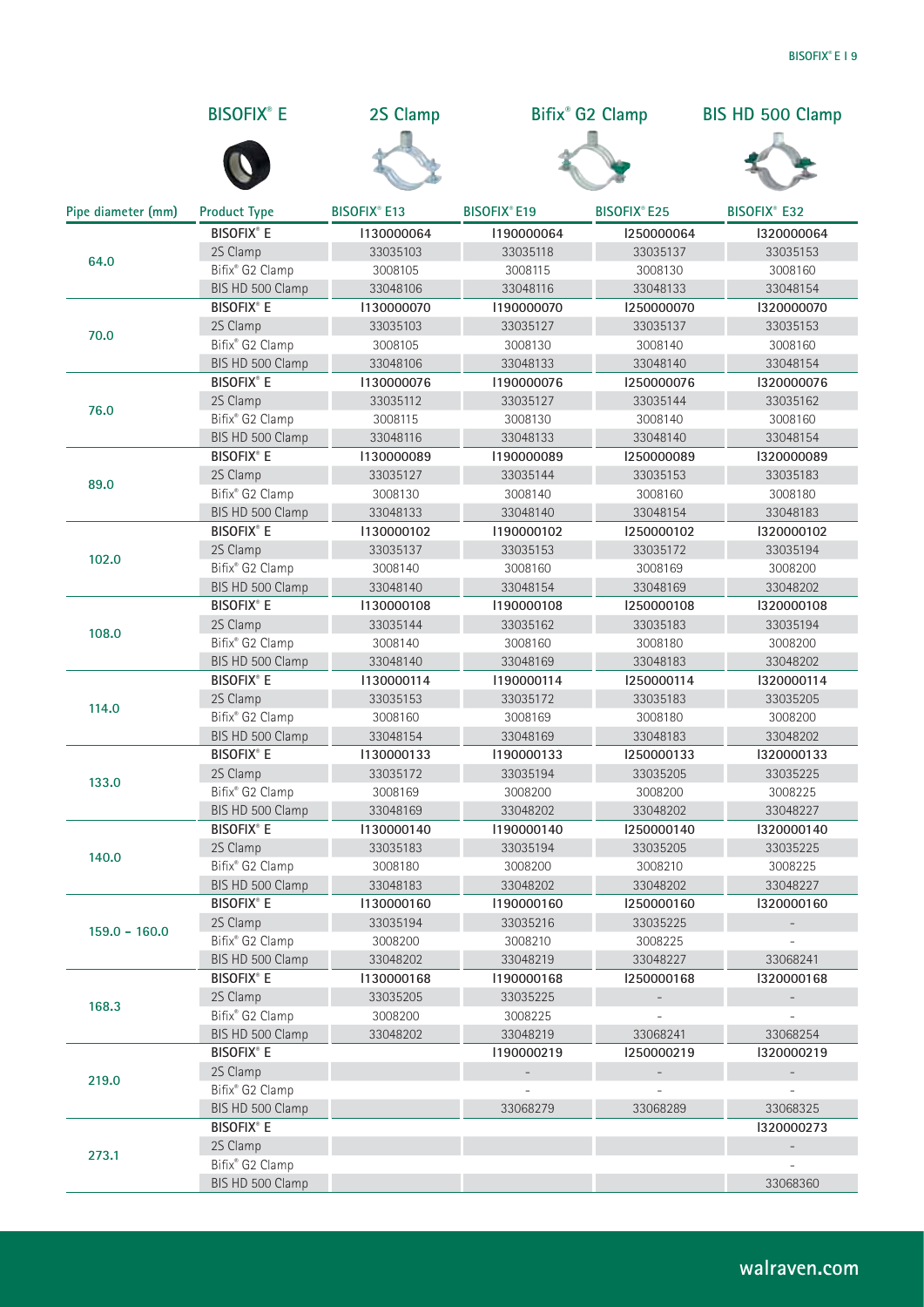# **Hot or cold, we've got you covered!**

**Every installation is different. Fortunately, Walraven understands the specific challenges that come with developing complex technical solutions and working at height.**

**In addition to a comprehensive range of robust, durable and easy-to-install product systems, our experts and engineers are always available to share their years of expertise and advise you on the safest, most durable and cost-effective solutions for your installation.**

To find out how we can support you, visit **walraven.com/int/insulating-pipe-supports**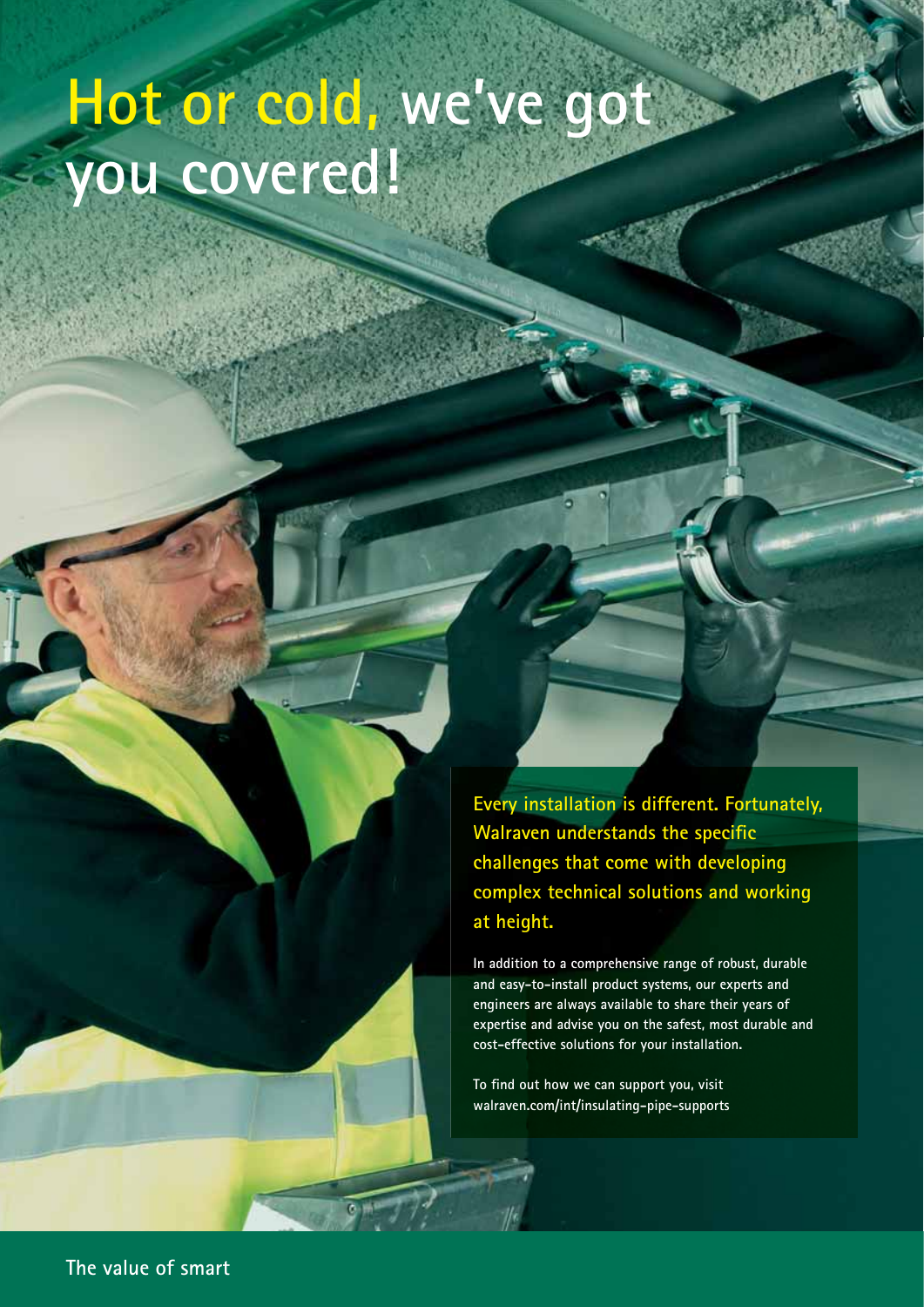### **Features and benefits**

#### **Complete range covering all thicknesses and a wide range of applications**

- The standard BISOFIX® E range covers pipes from 8mm up to 273mm
- Available in thicknesses from E13 up to E32 to suit different performance specifications and requirements
- Special sizes available on request

#### **High density**

- $\blacksquare$  <80mm outer diameter of the pipe 80 kg/m<sup>3</sup>
- $\blacksquare$  >80mm outer diameter of the pipe 120 kg/m<sup>3</sup>

#### **Moisture resistance**

- Factory-applied pvc foil covering acts as a highly effective vapour barrier
- Stepped joint faces ensure a vapour seal and accurate location
- Most insulation tube manufacturers require gluing of the joint faces

#### **Working temperature**

■ Working temperature from -45°C up to +105°C

#### **Fire resistance**

■ Walraven BISOFIX® E insulating pipe supports have a fire rating of Class B2

#### Thermal performance

■ With a 25-year aged thermal conductivity of 0.024-0.026 W/m K at 10°C with the <80mm outer diameter of the pipe and 0.030-0.032 W/m K at 10°C with the insulating pipe supports for >80mm pipe outer diameter, BISOFIX® E is quick in application and covers every requirement



### **BISOFIX® E in combination with different clamps for indoor and outdoor applications**

At Walraven, offering smart solutions starts with smart product designs and applications. The right product combination of insulating pipe supports and fixing material provides the highest installation quality you want to experience and present to your customers. Whether completing a job indoors or outdoors, the Walraven fixing materials that are offered in combination with the insulating pipe supports deliver the expected results.

For heavy outdoor applications, the insulating pipe supports are combined with HD 500 clamps. For both indoor and outdoor applications, the Walraven Bifix® G2 clamps deliver the perfect solution. If the installation is situated indoors and the specific environment does not demand higher specifications, then the Walraven 2S clamps will be an ideal solution.



 $\blacksquare$  BISOFIX® E with 2S Clamp





■ BISOFIX® E with 2S Clamp ● ■ BISOFIX® E with Bifix® G2 Clamp ● ■ BISOFIX® E with HD 500 Clamp